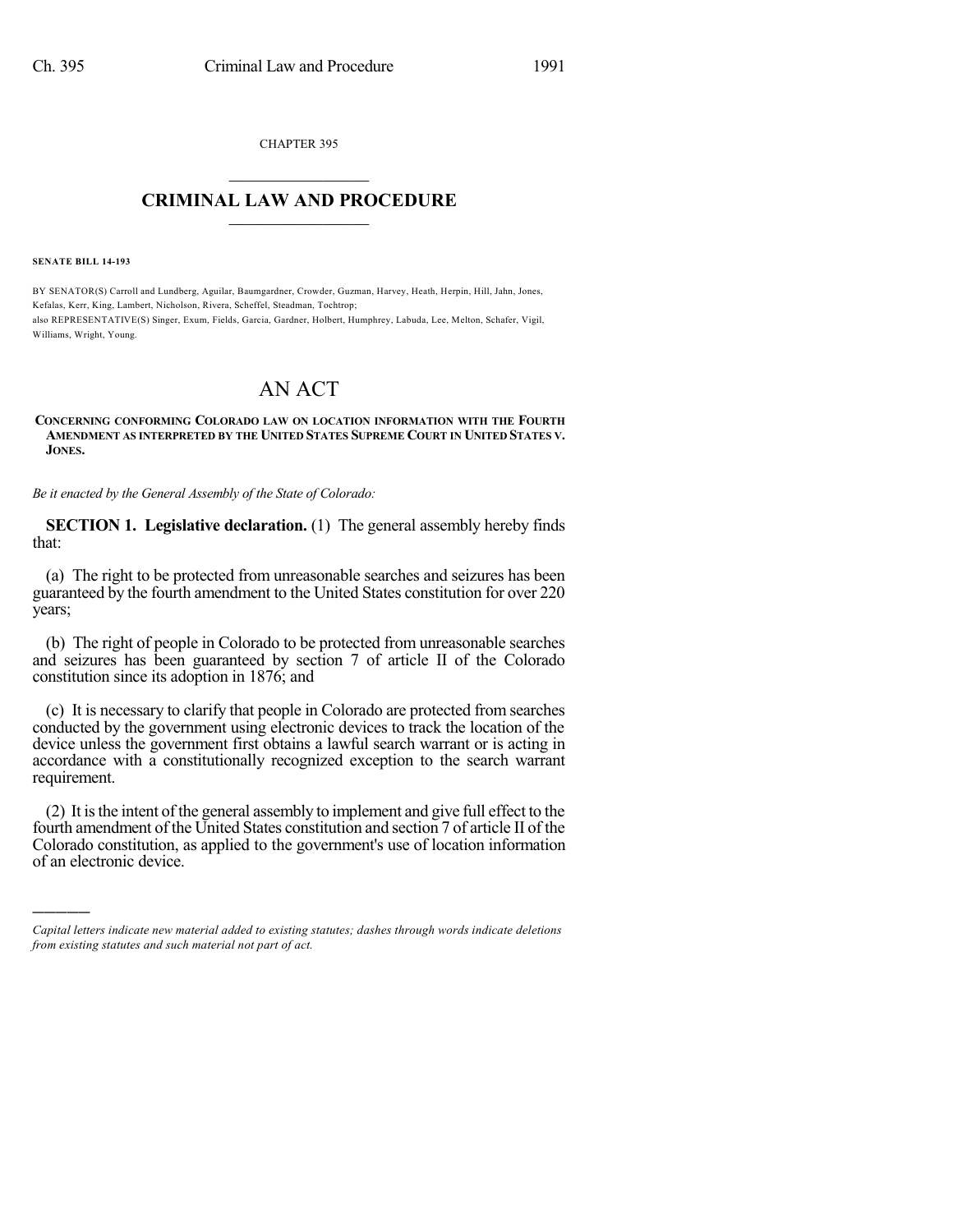**SECTION 2.** In Colorado Revised Statutes, **add** 16-3-303.5 as follows:

**16-3-303.5. Location information - search warrant required - definitions.** (1) AS USED IN THIS SECTION, UNLESS THE CONTEXT OTHERWISE REQUIRES:

(a) "ELECTRONIC COMMUNICATION SERVICE" MEANS A SERVICE THAT PROVIDES THE ABILITY TO SEND OR RECEIVE WIRE OR ELECTRONIC COMMUNICATIONS TO USERS OF THE SERVICE.

(b) "ELECTRONIC DEVICE" MEANS A DEVICE THAT ENABLES ACCESS TO OR USE OF AN ELECTRONIC COMMUNICATION SERVICE, REMOTE COMPUTING SERVICE, OR LOCATION INFORMATION SERVICE.

(c) "GOVERNMENT ENTITY" MEANS A STATE OR LOCAL AGENCY, INCLUDING BUT NOT LIMITED TO A LAW ENFORCEMENT ENTITY OR ANY OTHER INVESTIGATIVE ENTITY, AGENCY, DEPARTMENT, DIVISION,BUREAU,BOARD, OR COMMISSION, OR AN INDIVIDUAL ACTING OR PURPORTING TO ACT FOR OR ON BEHALF OF A STATE OR LOCAL AGENCY.

(d) "LOCATION INFORMATION"MEANS INFORMATION CONCERNING THE LOCATION OF AN ELECTRONIC DEVICE THAT, IN WHOLE OR IN PART, IS GENERATED OR DERIVED FROM OR OBTAINED BY THE OPERATION OF AN ELECTRONIC DEVICE ON A CELLULAR TELEPHONE NETWORK OR A LOCATION INFORMATION SERVICE RATHER THAN OBTAINED FROM A SERVICE PROVIDER.

(e) "LOCATION INFORMATION SERVICE" MEANS THE PROVISION OF A GLOBAL POSITIONING SERVICE OR OTHER MAPPING, LOCATIONAL, OR DIRECTIONAL INFORMATION SERVICE.

(f) "REMOTE COMPUTING SERVICE" MEANS THE PROVISION OF COMPUTER STORAGE OR PROCESSING SERVICES BY MEANS OF AN ELECTRONIC COMMUNICATIONS SYSTEM.

(2) EXCEPT AS PROVIDED IN SUBSECTION (3) OR (4) OF THIS SECTION, A GOVERNMENT ENTITY SHALL NOT OBTAIN THE LOCATION INFORMATION OF AN ELECTRONIC DEVICE WITHOUT A SEARCH WARRANT ISSUED BY A COURT PURSUANT TO THE PROVISIONS OF THIS PART 3, A SUBPOENA, OR A COURT ORDER.

(3) A GOVERNMENT ENTITY MAY OBTAIN LOCATION INFORMATION OF AN ELECTRONIC DEVICE WITHOUT A WARRANT, SUBPOENA, OR COURT ORDER UNDER ANY OF THE FOLLOWING CIRCUMSTANCES:

- (a) THE DEVICE IS REPORTED STOLEN BY THE OWNER;
- (b) IN ORDER TO RESPOND TO THE USER'S CALL FOR EMERGENCY SERVICES;
- (c) WITH THE INFORMED, AFFIRMATIVE CONSENT OF:
- (I) THE OWNER OR USER OF THE ELECTRONIC DEVICE;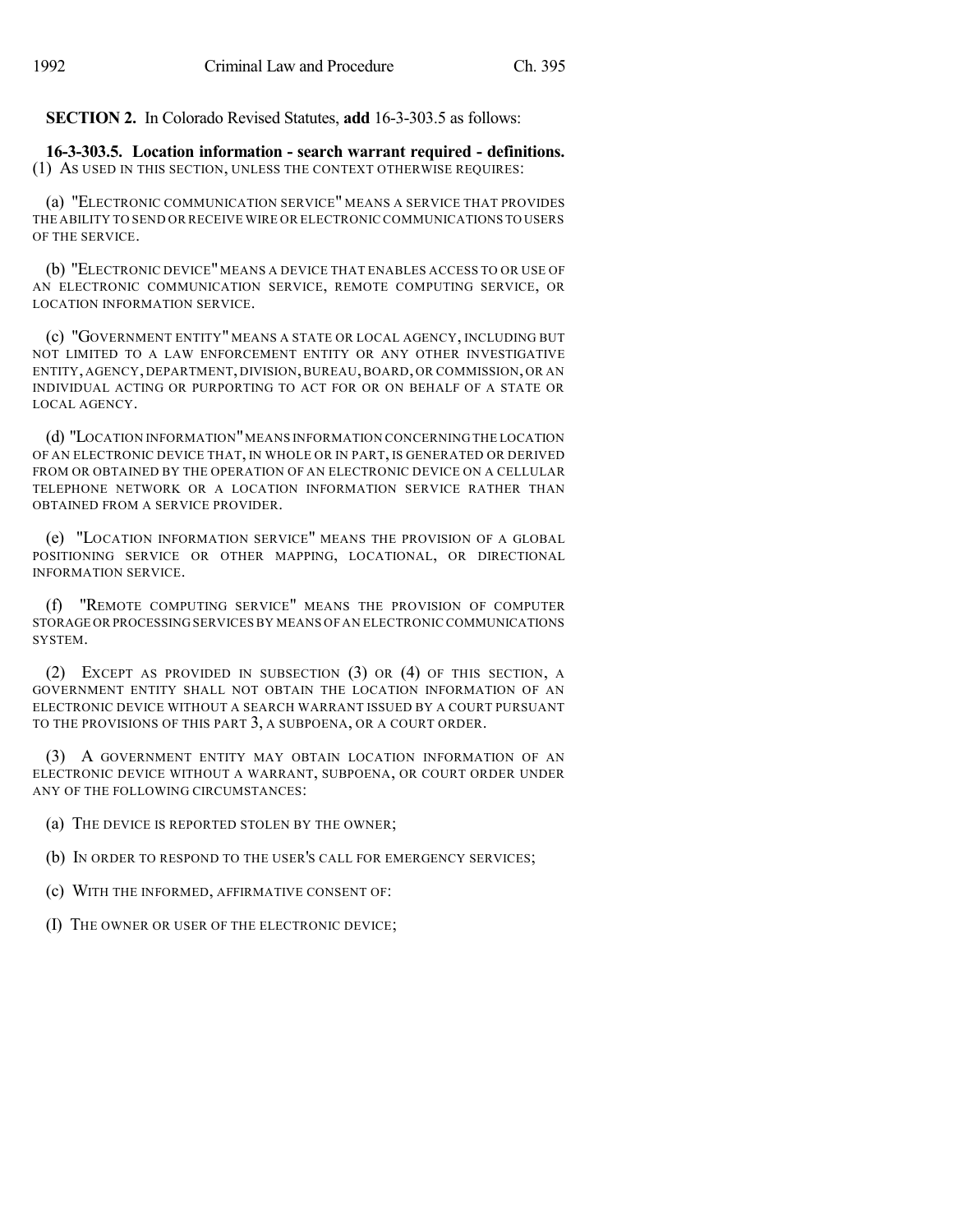(II) THE NEXT OF KIN OF THE OWNER OR USER OF THE ELECTRONIC DEVICE IF THE OWNER OR USER IS BELIEVED TO BE DECEASED OR IS REPORTED MISSING AND UNABLE TO BE CONTACTED; OR

(III) THE CHILD'S PARENT OR LEGAL GUARDIAN IF THE OWNER OR USER IS UNDER EIGHTEEN YEARS OF AGE;

(d) THERE EXIST EXIGENT CIRCUMSTANCES SUCH THAT THE SEARCH WOULD BE RECOGNIZED AS CONSTITUTIONALLY PERMISSIBLE WITHOUT THE WARRANT;

(e) A REPRESENTATIVE OF THE GOVERNMENT ENTITY HAS A GOOD FAITH BELIEF THAT HIS OR HER ACTIONS WERE LEGAL AND, UNDER THE INFORMATION AVAILABLE AT THE TIME, A REASONABLE PERSON WOULD BELIEVE THAT HIS OR HER ACTIONS WERE LEGAL;

(f) THE OWNER OR USER OF THE ELECTRONIC DEVICE HAS VOLUNTARILY OR PUBLICLY DISCLOSED THE LOCATION INFORMATION;

(g) THE ELECTRONIC DEVICE HAS BEEN ABANDONED BY THE OWNER OR USER; OR

(h) IN ACCORDANCE WITH ANY OTHER JUDICIALLY RECOGNIZED EXCEPTION TO THE SEARCH WARRANT REQUIREMENT.

(4) THE PROVISIONS OFTHIS SECTION DO NOT APPLY TO PROBATION DEPARTMENTS WITHIN THE JUDICIAL DEPARTMENT OR TO THE DIVISION OF ADULT PAROLE WITHIN THE DEPARTMENT OF CORRECTIONS.

(5) ANY EVIDENCE OBTAINED IN VIOLATION OF THIS SECTION IS NOT ADMISSIBLE IN A CIVIL, CRIMINAL, OR ADMINISTRATIVE PROCEEDING AND SHALL NOT BE USED IN AN AFFIDAVIT OF PROBABLE CAUSE IN AN EFFORT TO OBTAIN A SEARCH WARRANT, SUBPOENA, OR COURT ORDER. IN ORDER TO SEEK SUPPRESSION OF EVIDENCE PURSUANT TO THIS SUBSECTION  $(5)$  IN ANY PROCEEDING, THE PERSON SEEKING THE SUPPRESSION OF EVIDENCE MUST HAVE AN OWNERSHIP, LEASEHOLD, RENTAL, OR LEGITIMATE POSSESSORY INTEREST IN OR A REASONABLE EXPECTATION OF PRIVACY IN THE ELECTRONIC DEVICE AT ISSUE.

(6)(a) ACOURT SHALL NOT ADMIT LOCATION INFORMATION OBTAINED PURSUANT TO THIS SECTION OR EVIDENCE DERIVED FROM THAT INFORMATION AT A TRIAL, HEARING, OR OTHER PROCEEDING UNLESS THE PARTY SEEKING TO INTRODUCE THE EVIDENCE PROVIDES A COPY OF THE WARRANT, SUBPOENA, OR COURT ORDER AND ANY ACCOMPANYING AFFIDAVIT TO EACH PARTY PURSUANT TO RULE 16 OF THE COLORADO RULES OF CRIMINAL PROCEDURE, OR ANY SUCCESSOR RULE.

(b) A COURT MAY WAIVE THE REQUIREMENT UNDER PARAGRAPH (a) OF THIS SUBSECTION  $(6)$  IF THE COURT FINDS THAT IT WAS NOT POSSIBLE TO PROVIDE A PARTY WITH THE WARRANT, SUBPOENA, OR COURT ORDER AND ANY ACCOMPANYING APPLICATION WITHIN THE TIME REQUIRED BY RULE 16 OF THE COLORADO RULES OF CRIMINAL PROCEDURE, OR ANY SUCCESSOR RULE, AND THAT THE PARTY WILL NOT BE PREJUDICED BY THE DELAY IN RECEIVING THE INFORMATION.

(7) AN ELECTRONIC COMMUNICATION SERVICE PROVIDER, ITS OFFICERS,